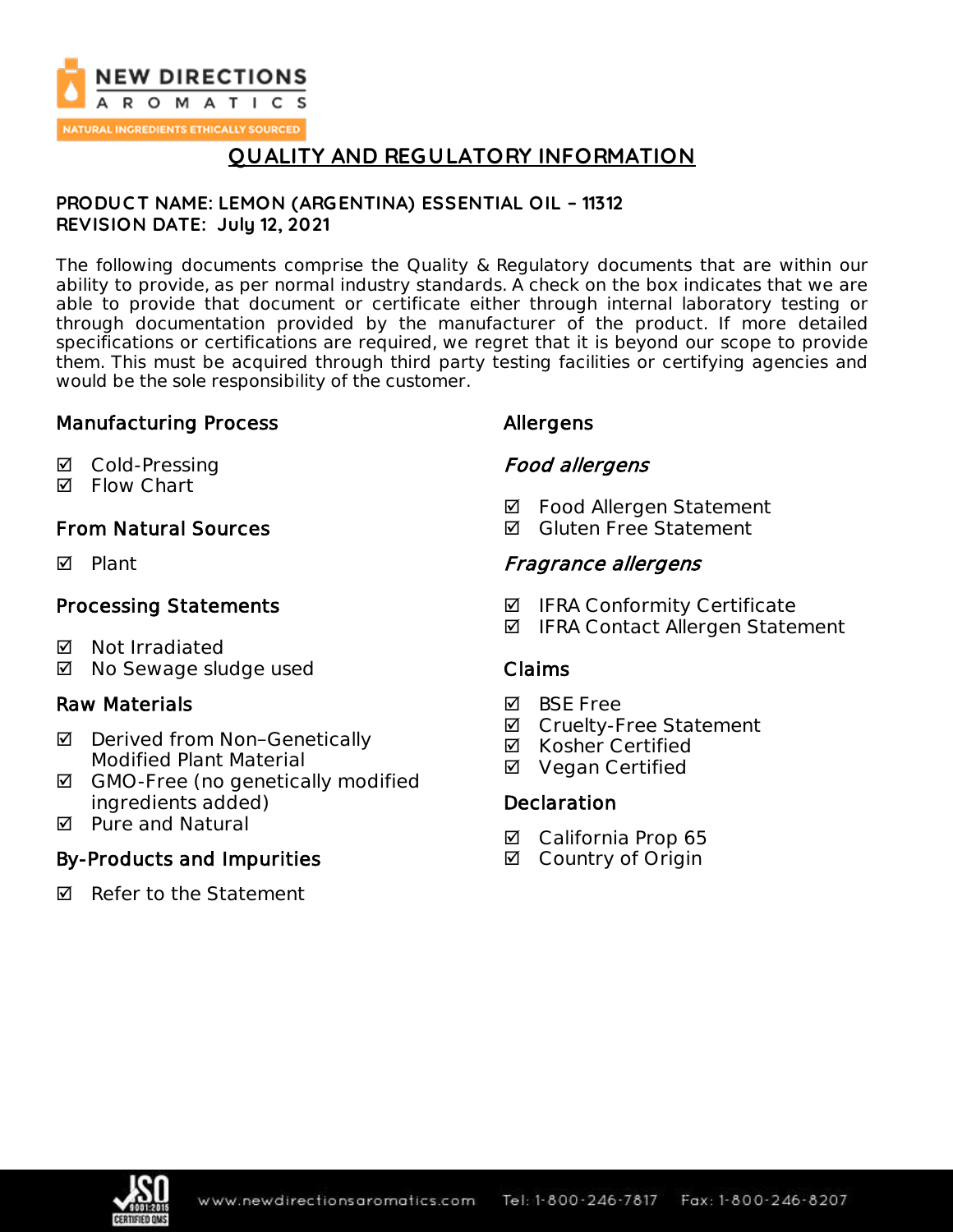

# **FLOW C HART**

## **PRODUC T NAME: LEMON (ARGENTINA) ESSENTIAL OIL – 11312**



#### Disclaimer & Caution

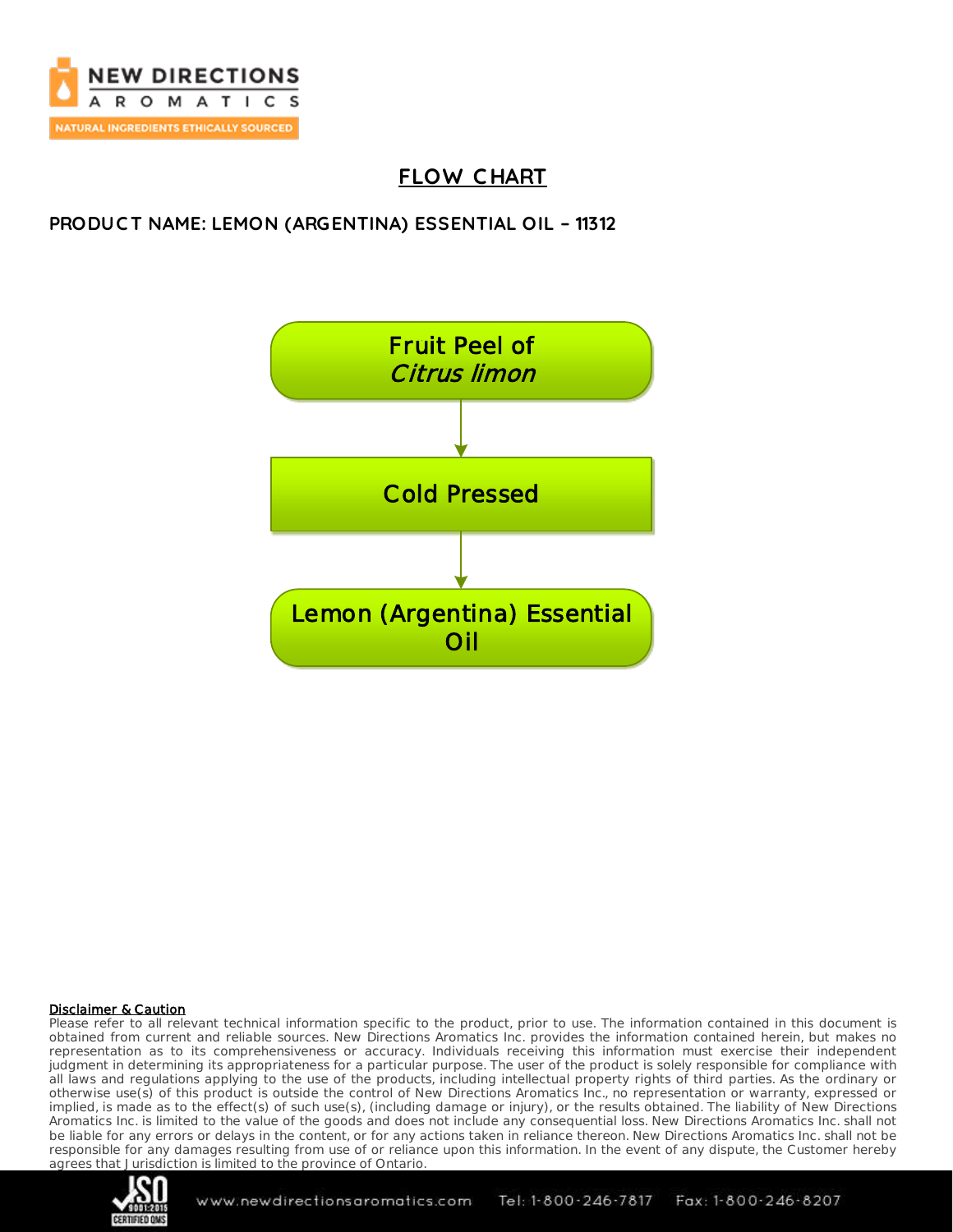

# **NON-IRRADIATION STATEMENT**

## **PRODUC T NAME: LEMON (ARGENTINA) ESSENTIAL OIL – 11312**

We hereby declare that, to the best of our knowledge, this product has not been irradiated and does not contain any ingredient that has gone through any irradiation.

#### Disclaimer & Caution

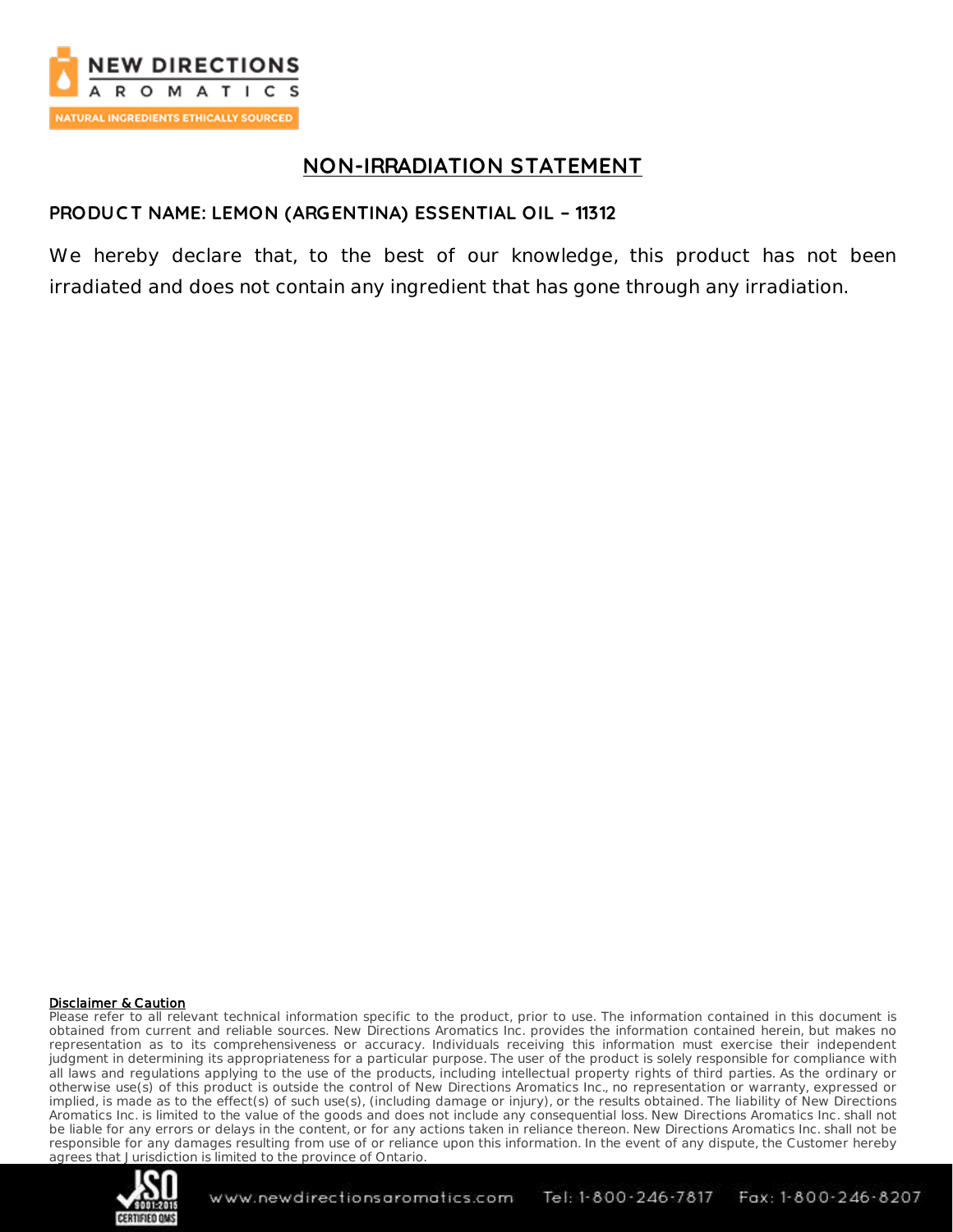

## **SEW ER SLUDGE STATEMENT**

## **PRODUC T NAME: LEMON (ARGENTINA) ESSENTIAL OIL – 11312**

We hereby declare that, to the best of our knowledge, this product is free from, and was not processed with, sewer sludge.

#### Disclaimer & Caution

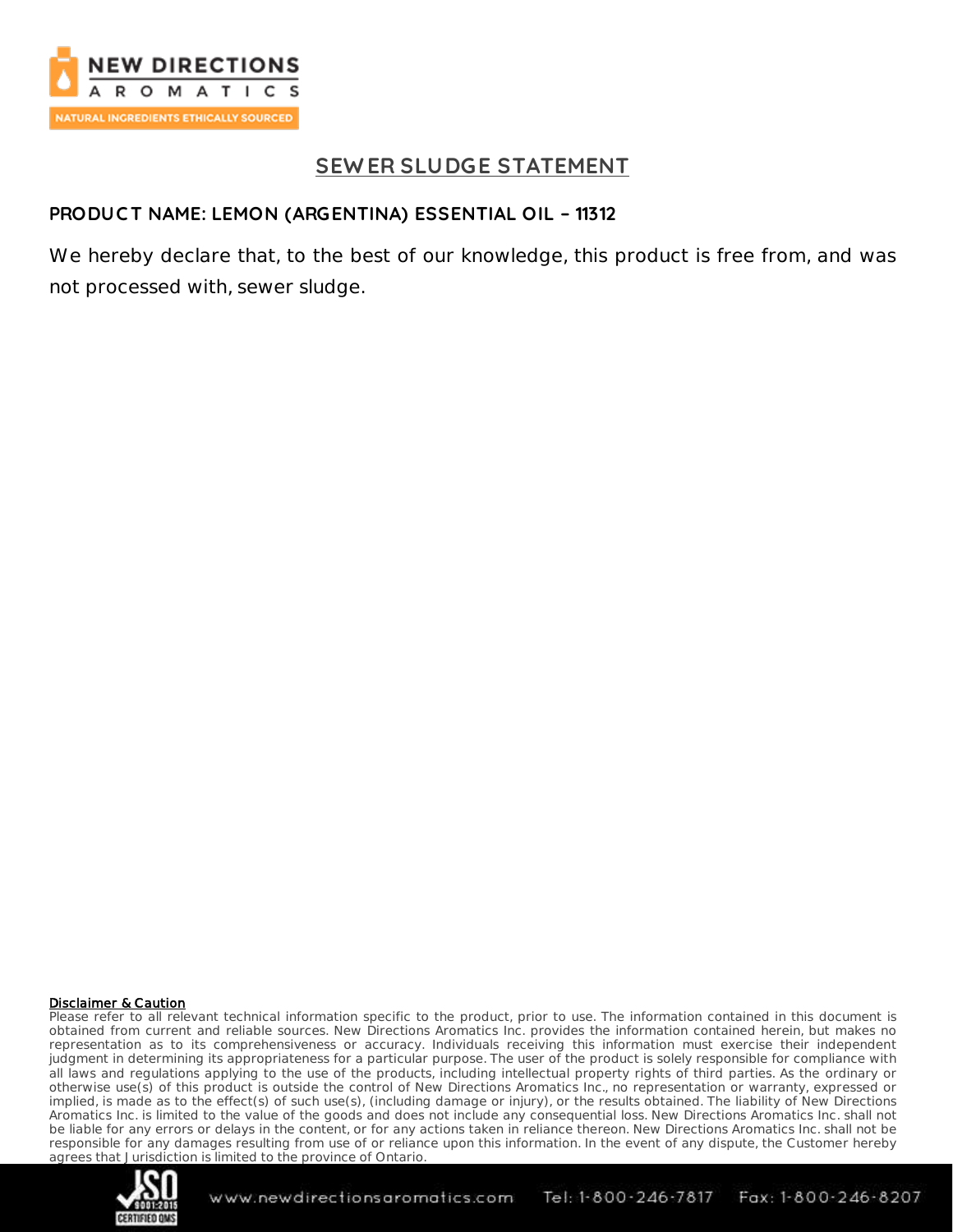

# **GMO STATEMENT**

## **PRODUC T NAME: LEMON (ARGENTINA) ESSENTIAL OIL – 11312**

We hereby declare that, to the best of our knowledge, this product was not produced by gene modification, nor derived from genetically modified organisms.

#### Disclaimer & Caution

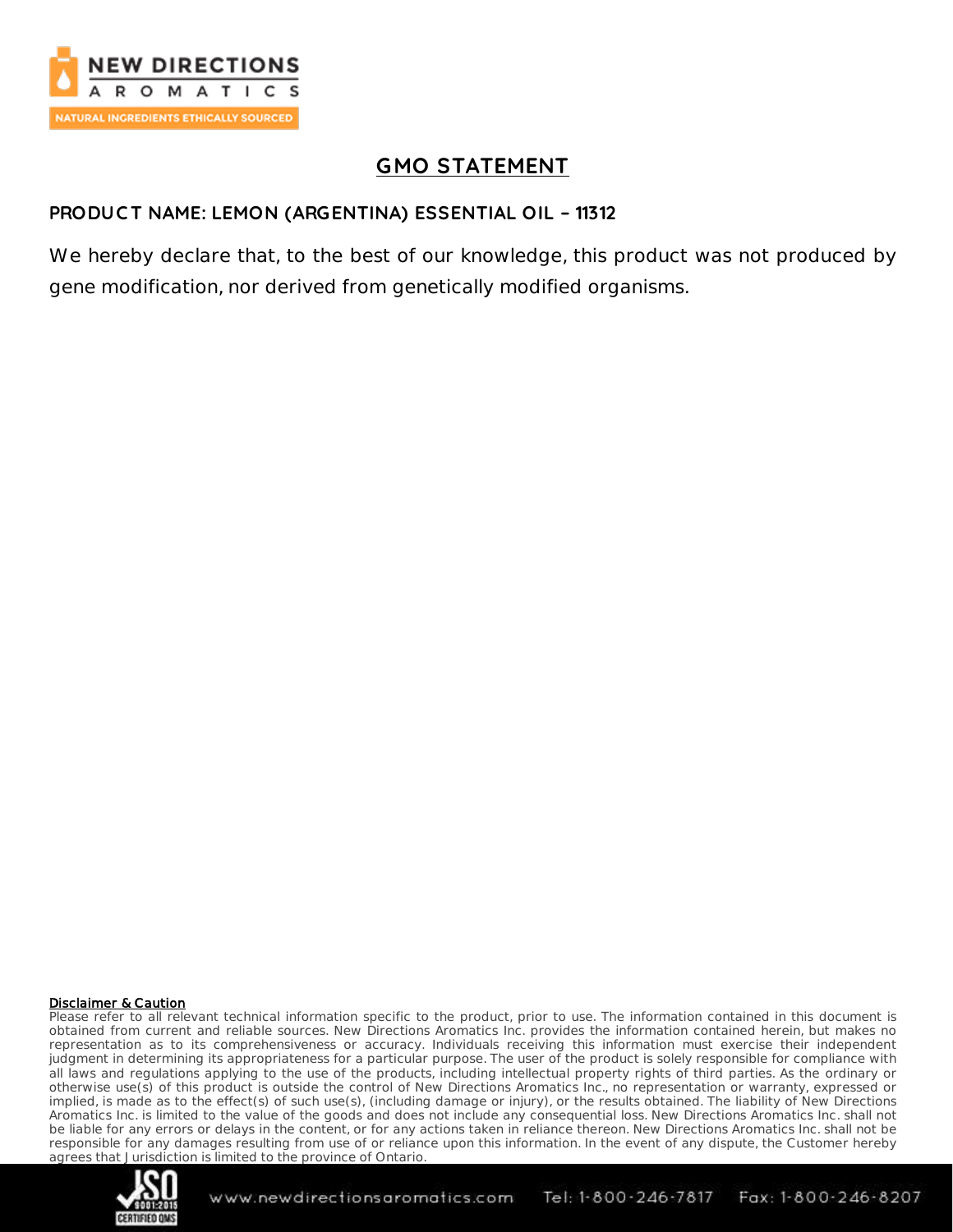

# **PURE AND NATURAL STATEMENT**

## **PRODUC T NAME: LEMON (ARGENTINA) ESSENTIAL OIL – 11312**

We hereby declare that, to the best of our knowledge, this product is 100 % pure, natural and unadulterated.

#### Disclaimer & Caution

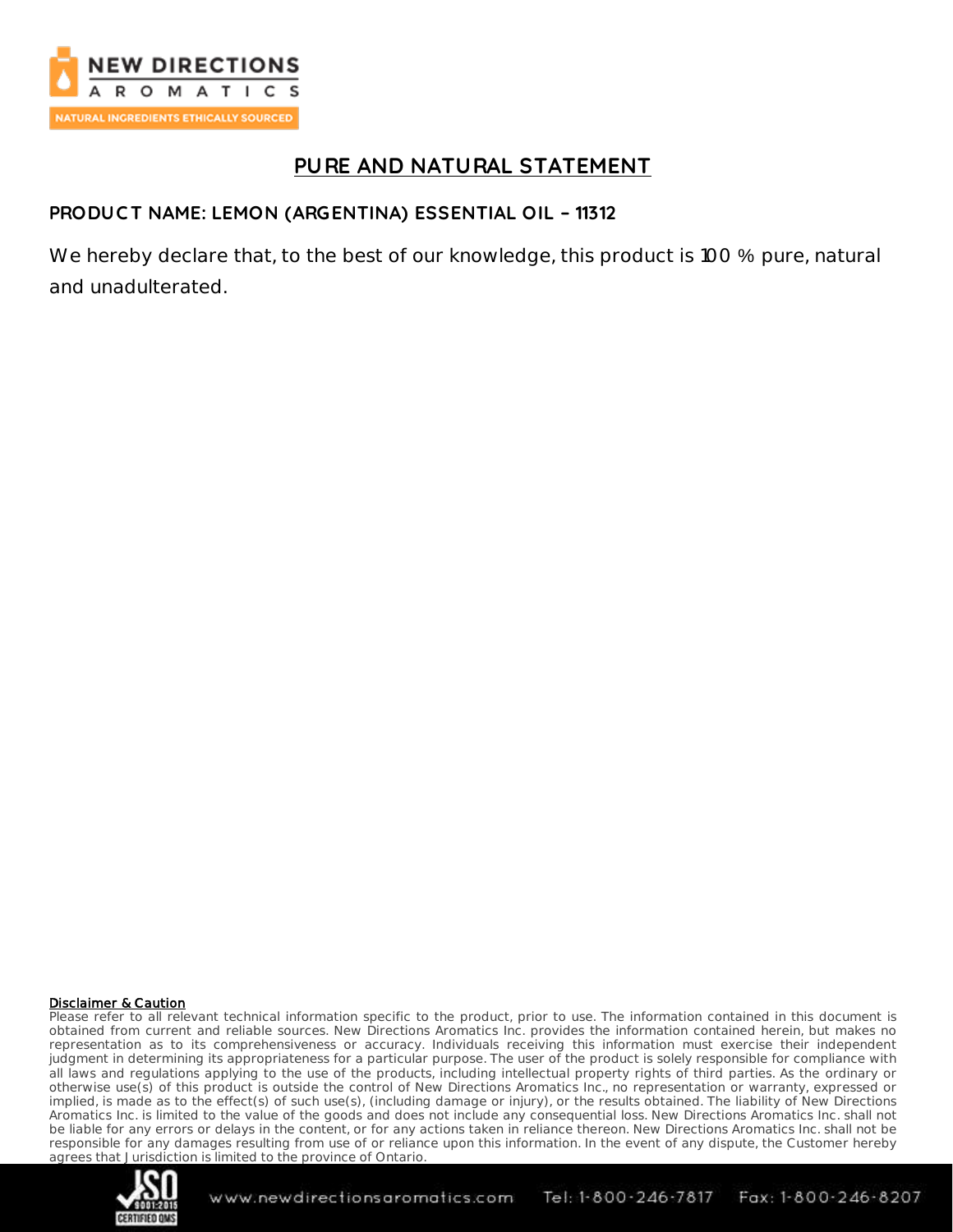

## **BY-PRODUC TS & IMPURITIES STATEMENT**

## **PRODUC T NAME: LEMON (ARGENTINA) ESSENTIAL OIL – 11312**

We hereby declare that, to the best of our knowledge, this product does not contain any of the following by-products and/or Impurities:

- Parabens
- Phthalate
- Nanomaterial
- Formaldehyde
- Solvents or Residual Solvent
- **Sulfates**
- Palm or its derivatives
- Petrochemicals
- $\bullet$  CMR

### Disclaimer & Caution

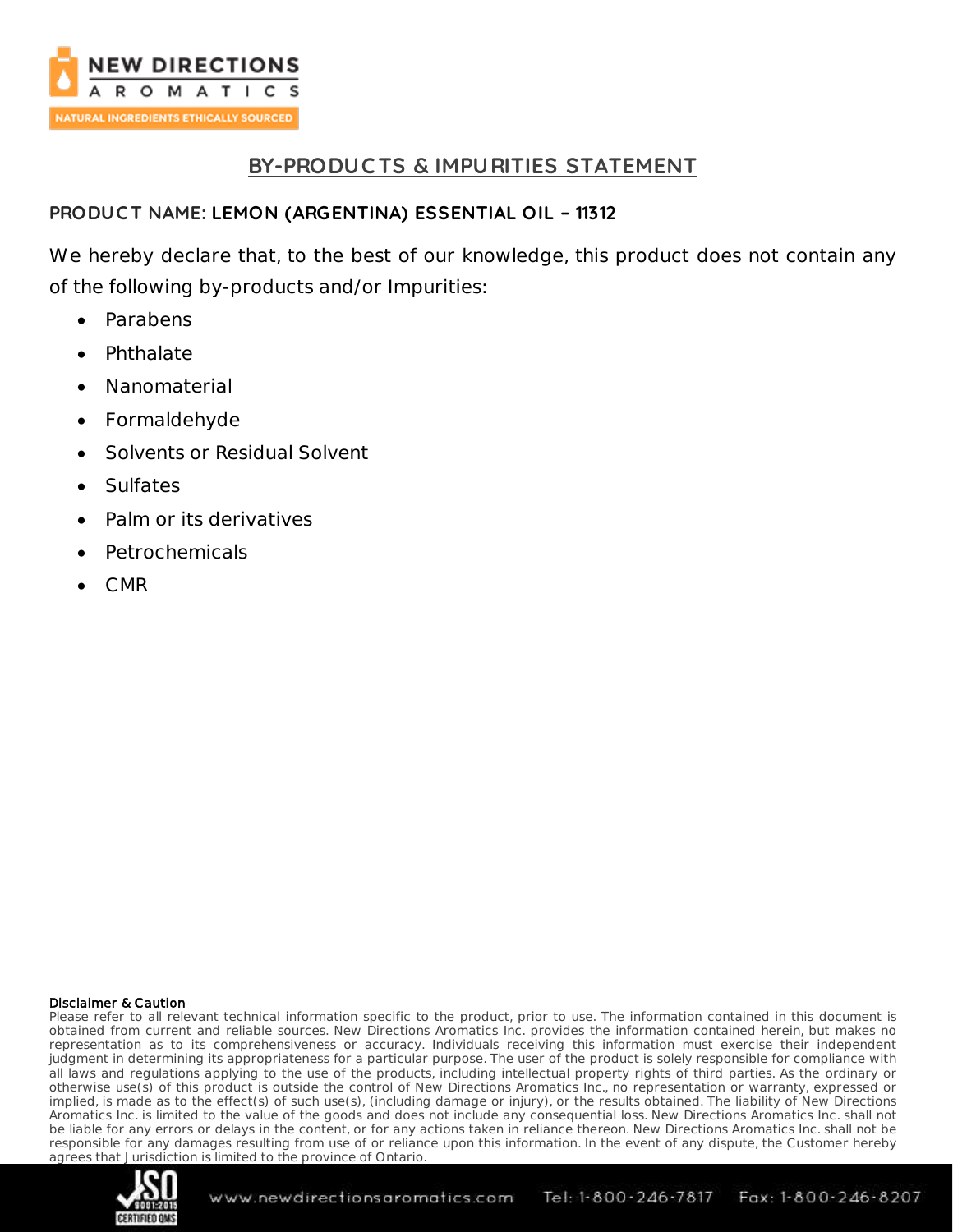

## **HEAVY METAL STATEMENT**

## **PRODUC T NAME: LEMON (ARGENTINA) ESSENTIAL OIL – 11312**

We hereby declare that, to the best of our knowledge, this product complies with E.U. regulations, the limits detailed by the AIJN and the Food Chemical Codex in relation to heavy metals.

#### Disclaimer & Caution

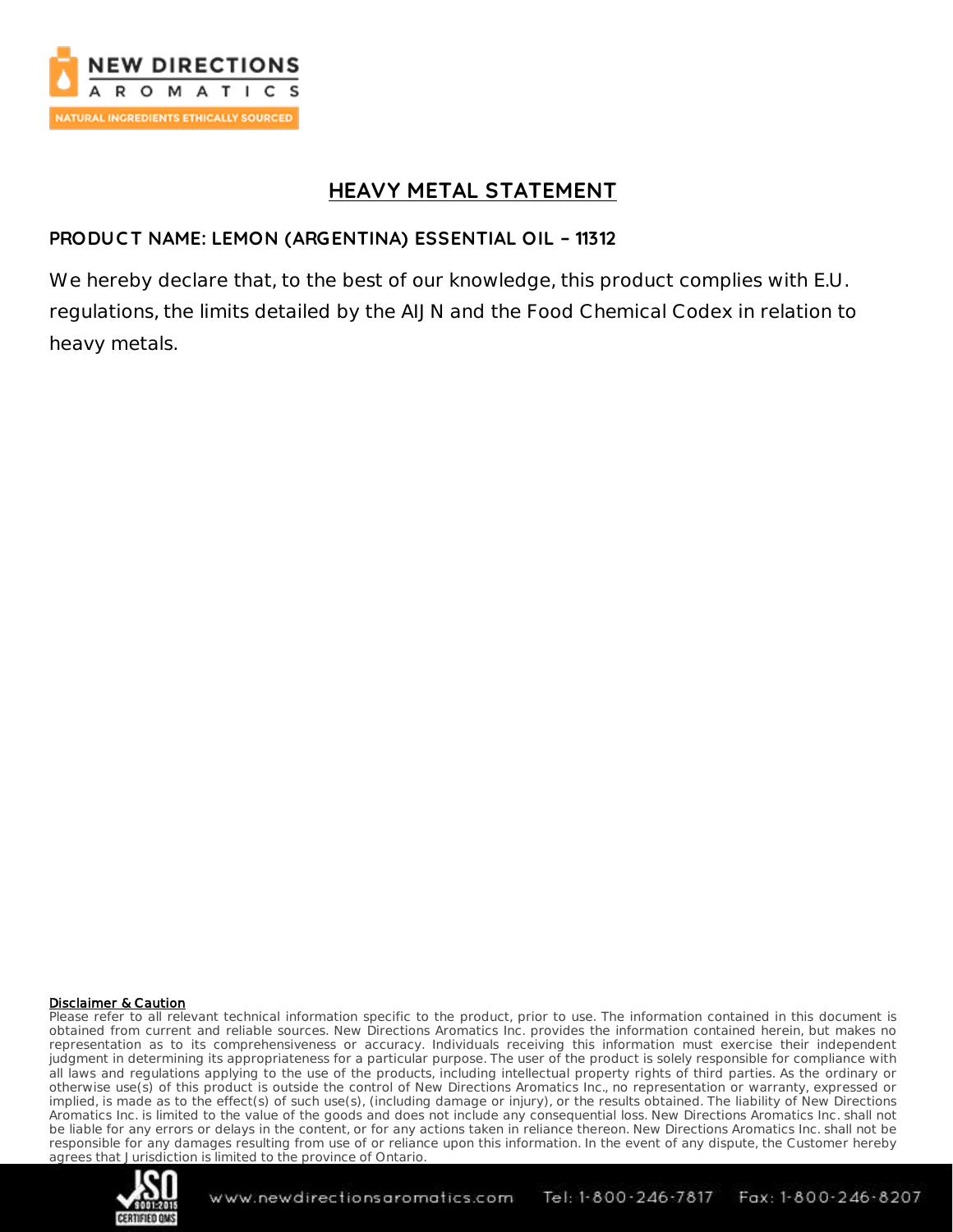

# **FOOD ALLERGEN INFORMATION**

## **PRODUC T NAME: LEMON (ARGENTINA) ESSENTIAL OIL – 11312**

| Component                                         | Present in the product |
|---------------------------------------------------|------------------------|
| Cereals ie wheat, rye, barley, oats               | <b>No</b>              |
| Crustacea and products of these (ie prawns, crab) | <b>No</b>              |
| Egg, Unpasteurised egg and egg products           | <b>No</b>              |
| Fish and fish products                            | <b>No</b>              |
| Peanuts and products of these including oils      | <b>No</b>              |
| Soybeans and products of these including oils     | <b>No</b>              |
| Milk and milk products                            | <b>No</b>              |
| Tree nuts and products of these                   | <b>No</b>              |
| Sesame seeds and products of these                | <b>No</b>              |
| Sulphites in concentrations of 1.0 mg/kg or more  | <b>No</b>              |
| Propolis, Bee Pollen, Royal Jell                  | <b>No</b>              |
| Monosodium glutamate                              | <b>No</b>              |

#### Disclaimer & Caution

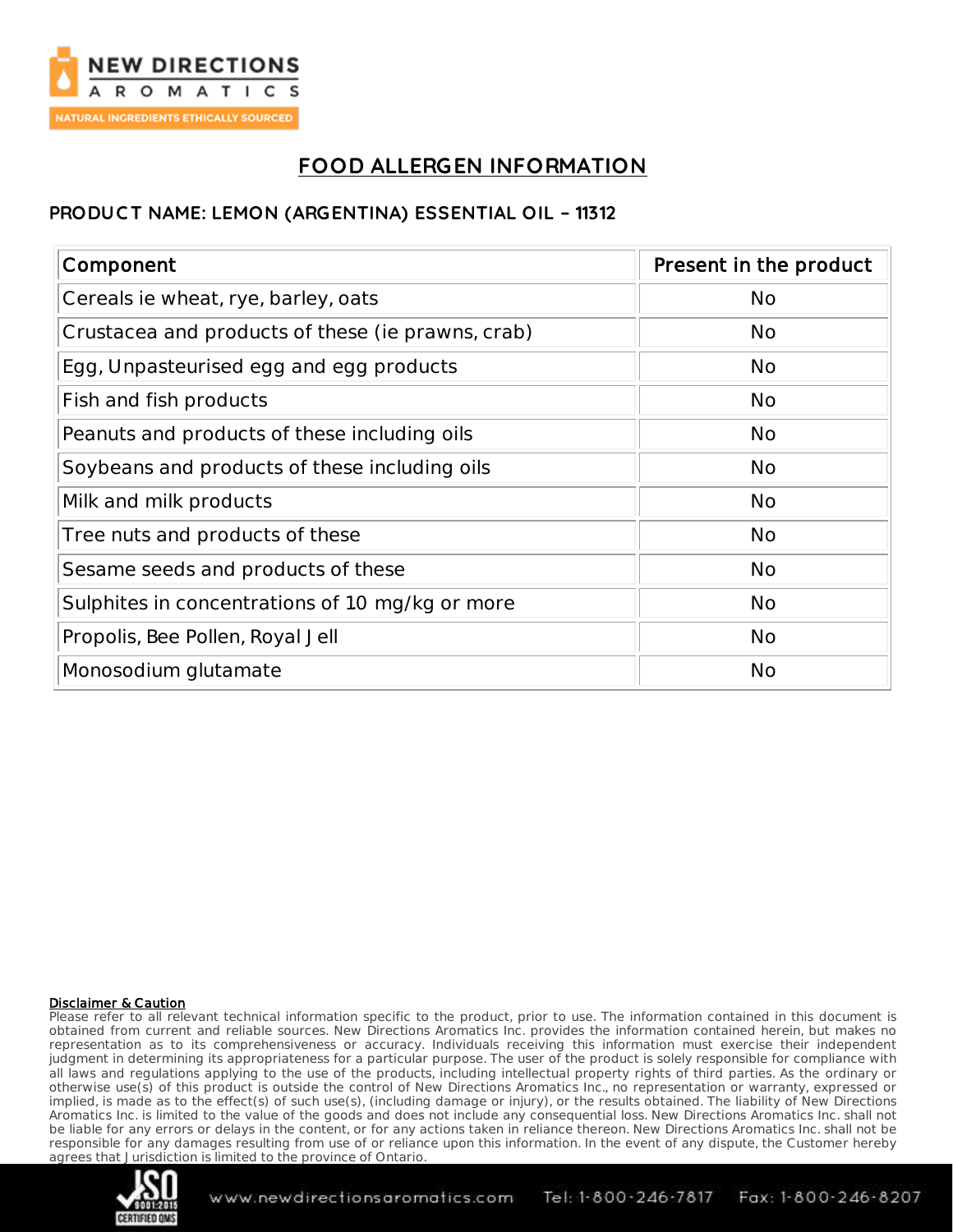

# **GLUTEN STATEMENT**

## **PRODUC T NAME: LEMON (ARGENTINA) ESSENTIAL OIL – 11312**

We hereby declare that, to the best of our knowledge, this product is gluten-free, nor was it manufactured with any ingredients containing gluten.

#### Disclaimer & Caution

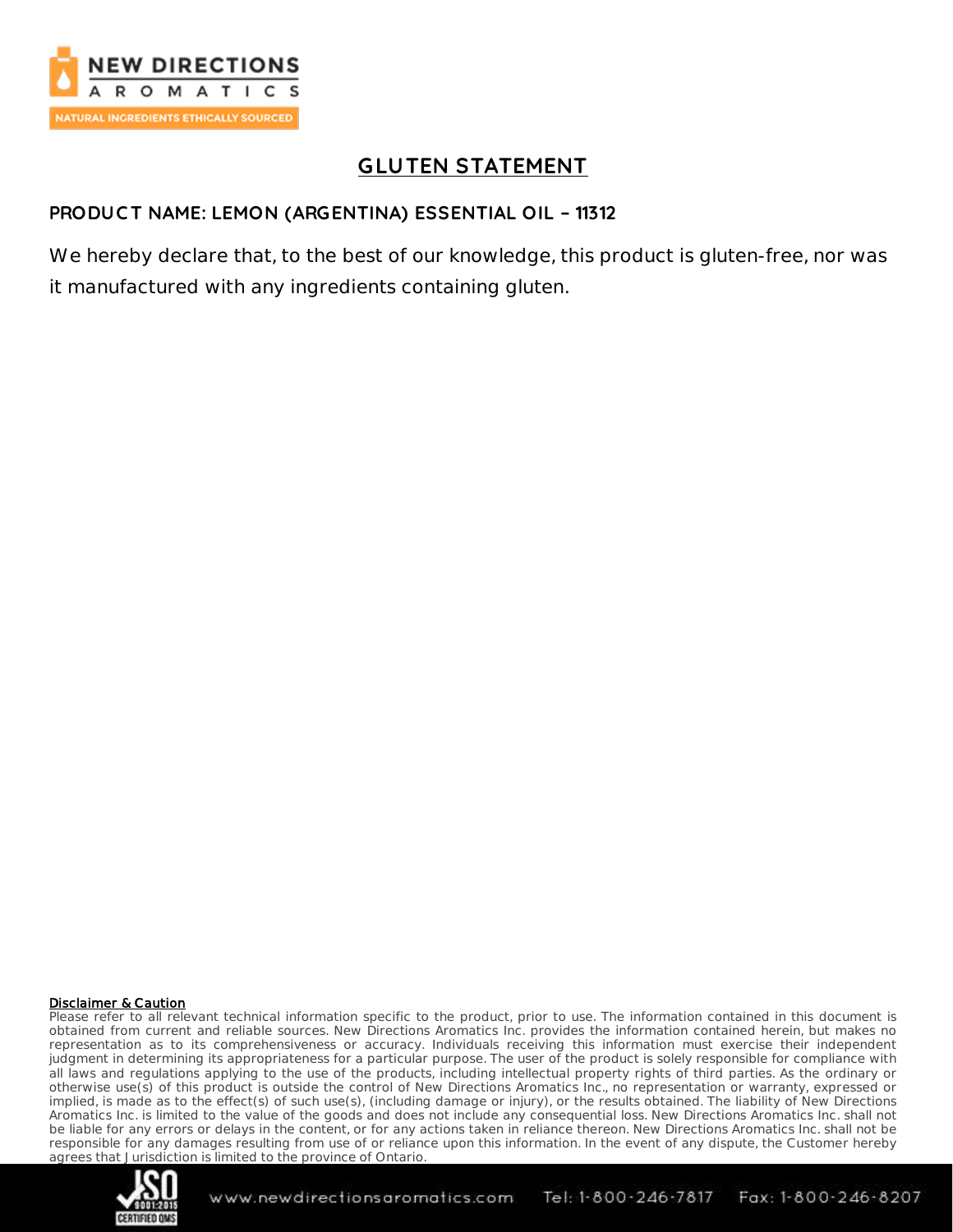

# **IFRA STANDARDS C ONFORMITY CERTIFIC ATE**

### **PRODUC T NAME: LEMON (ARGENTINA) ESSENTIAL OIL – 11312**

We certify that the above mixture is in compliance with the Standards of the INTERNATIONAL FRAGRANCE ASSOCIATION (IFRA), up to and including the 49th Amendment to the IFRA Standards (published January, 2020), provided it is used in the following category(ies) at a maximum concentration level of:

| Application  | Maximum usage rate (%) |  |
|--------------|------------------------|--|
| Category 1   |                        |  |
| Category 2   |                        |  |
| Category 3   | 4                      |  |
| Category 4   | $\overline{2}$         |  |
| Category 5A  | $\overline{2}$         |  |
| Category 5B  | $\overline{2}$         |  |
| Category 5C  | $\overline{2}$         |  |
| Category 5D  | $\overline{2}$         |  |
| Category 6   | 5                      |  |
| Category 7A  | $\overline{2}$         |  |
| Category 7B  | $\overline{2}$         |  |
| Category 8   | $\overline{2}$         |  |
| Category 9   | 5                      |  |
| Category 10A | 2.5                    |  |
| Category 10B | 2.5                    |  |
| Category 11A | No Restriction         |  |
| Category 11B | No Restriction         |  |
| Category 12  | No Restriction         |  |

#### Disclaimer & Caution

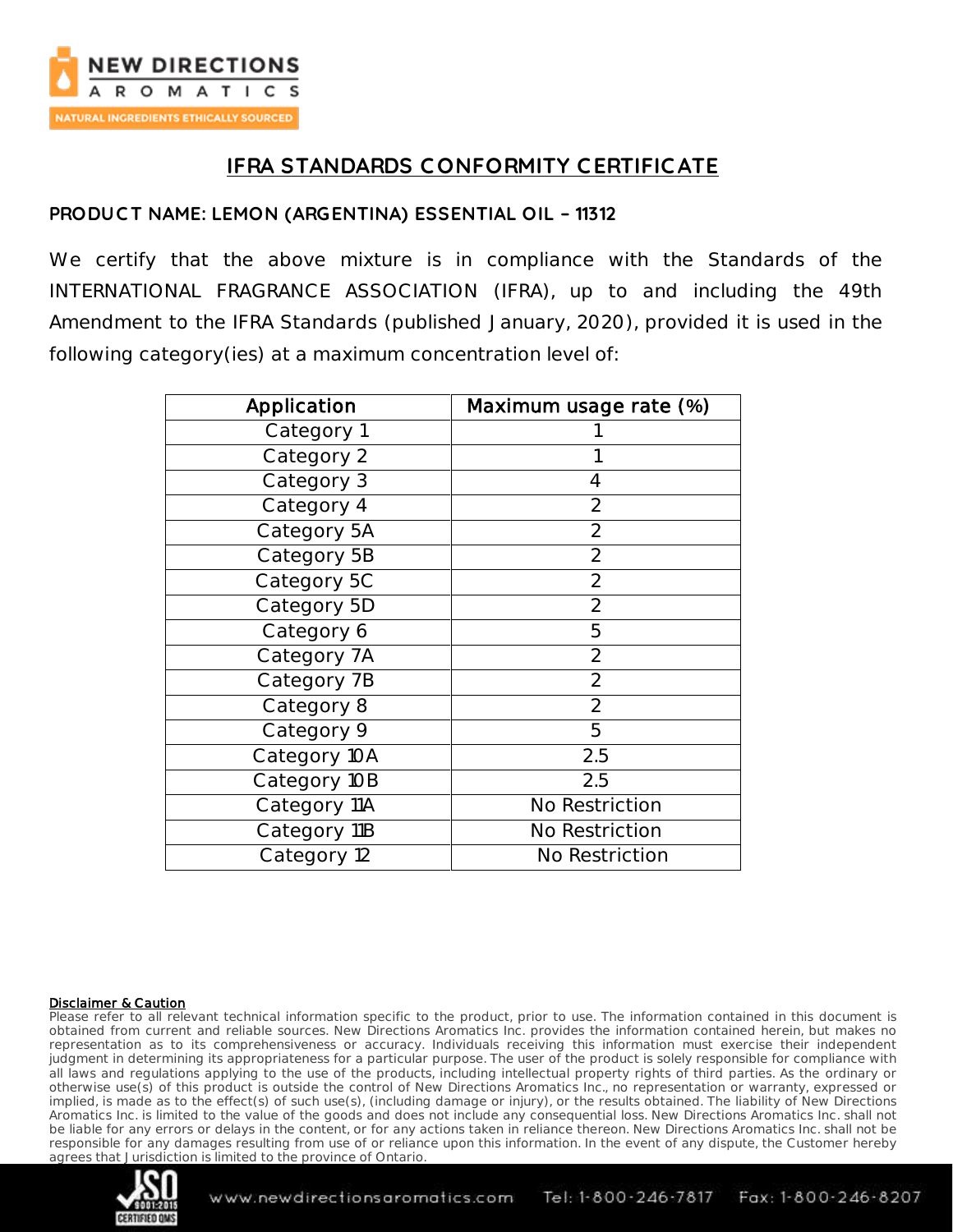

# **IFRA STANDARDS C ONFORMITY CERTIFIC ATE (cont'd)**

### **PRODUC T NAME: PALO SANTO ESSENTIAL OIL – VERIFIED BY EC OC ERT/C OSMOS APPROVED– 11264**

Information about presence and concentration of fragrance ingredients subject to IFRA Standards in this product is as follows:

| Materials under the<br>scope of IFRA<br>Standards: | $CAS$ number $(s)$ : | Recommendation<br>from IFRA Standard: | Concentration (%) in<br>fragrance mixture or<br>finished product: |
|----------------------------------------------------|----------------------|---------------------------------------|-------------------------------------------------------------------|
| Citral                                             | 5392-40-5            | Sensitization                         | Max. 3.0                                                          |
| Geraniol                                           | $106 - 24 - 1$       | Sensitization                         | Max. 0.1                                                          |
| Citronellal                                        | $106 - 23 - 0$       | Sensitization                         | Max. O.1                                                          |

#### Disclaimer & Caution

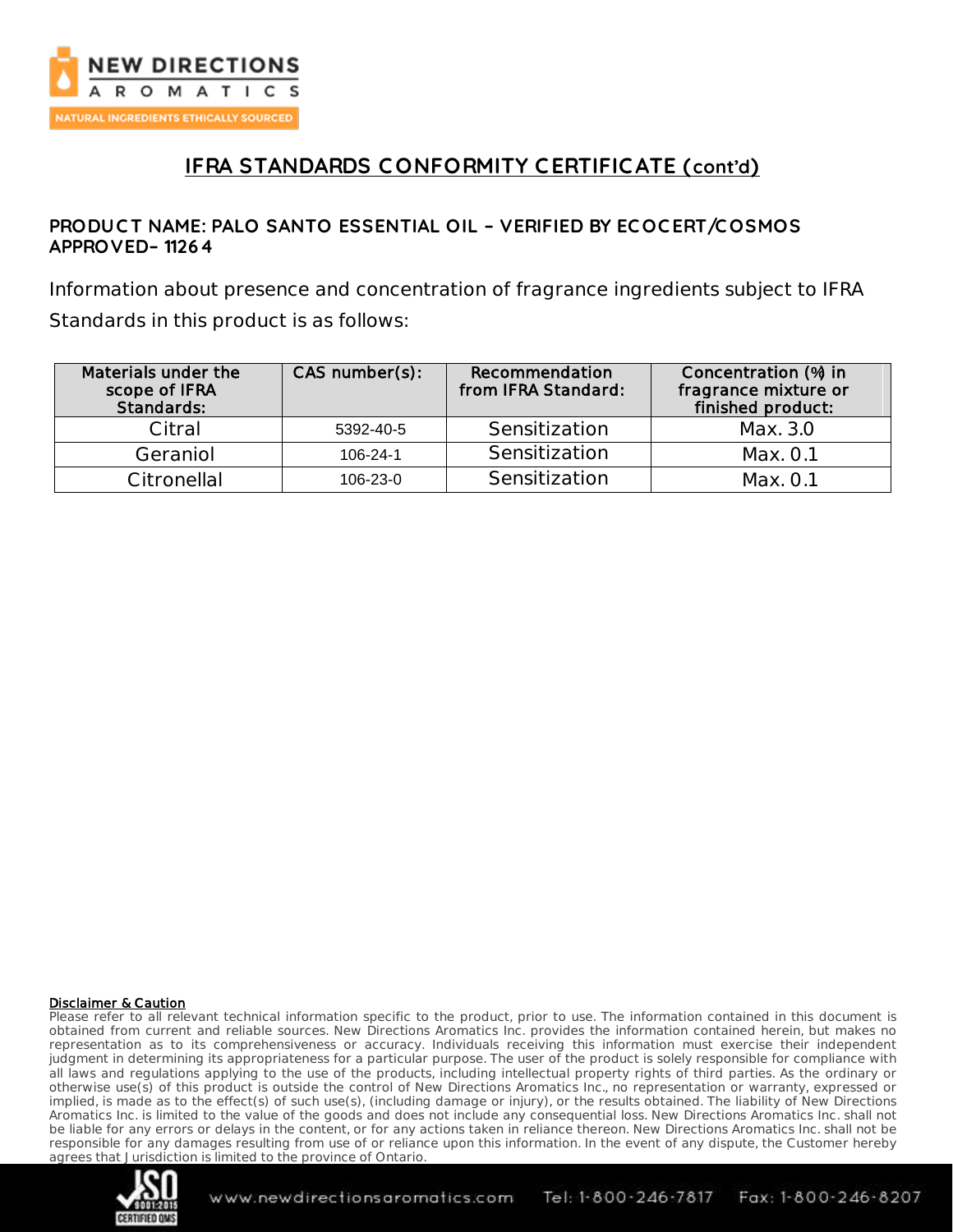

### **IFRA 49th AMENDMENT C ATEGORIES**

| Category       | Product Type                                                                                          |  |
|----------------|-------------------------------------------------------------------------------------------------------|--|
|                | Products applied to the lips                                                                          |  |
| $\overline{2}$ | Products applied to the axillae                                                                       |  |
| $\overline{3}$ | Products applied to the face/body using fingertips                                                    |  |
| $\overline{4}$ | Products related to fine fragrance                                                                    |  |
| $\overline{5}$ | Products applied to the face and body using the hands (palms), primarily leave-on:                    |  |
| 5A             | Body lotion products applied to the body using the hands (palms), primarily leave-on                  |  |
| <b>5B</b>      | Face moisturizer products applied to the face using the hands (palms), primarily<br>leave-on          |  |
| 5C             | Hand cream products applied to the hands using the hands (palms), primarily leave-<br>on              |  |
| 5D             | Baby Creams, baby Oils and baby talc                                                                  |  |
| 6              | Products with oral and lip exposure                                                                   |  |
| $\overline{7}$ | Products applied to the hair with some hand contact                                                   |  |
| 7A             | Rinse-off products applied to the hair with some hand contact                                         |  |
| 7B             | Leave-on products applied to the hair with some hand contact                                          |  |
| 8              | Products with significant anogenital exposure                                                         |  |
| 9              | Products with body and hand exposure, primarily rinse off                                             |  |
| 10             | Household care products with mostly hand contact                                                      |  |
| 10A            | Household care excluding aerosol products (excluding aerosol/spray products)                          |  |
| 10B            | Household aerosol/spray products                                                                      |  |
| 11             | Products with intended skin contact but minimal transfer of fragrance to skin from<br>inert substrate |  |
| 11A            | Products with intended skin contact but minimal transfer of fragrance to skin from                    |  |
|                | inert substrate without UV exposure                                                                   |  |
| 11B            | Products with intended skin contact but minimal transfer of fragrance to skin from                    |  |
|                | inert substrate with potential UV exposure                                                            |  |
| 12             | Products not intended for direct skin contact, minimal or insignificant transfer to skin              |  |

#### Disclaimer & Caution

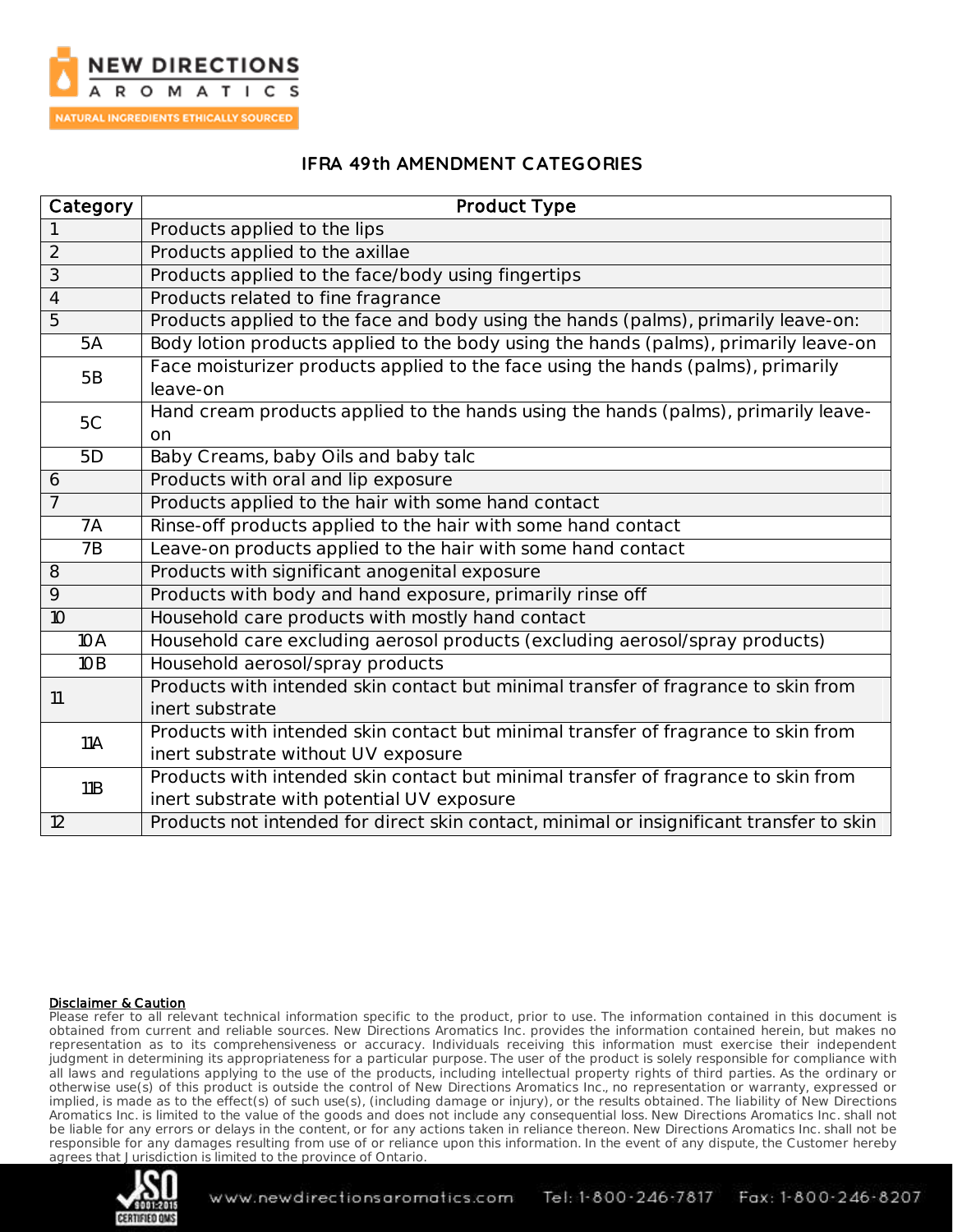

# **IFRA FRAGRANC E ALLERGEN STATEMENT**

### **PRODUC T NAME: LEMON (ARGENTINA) ESSENTIAL OIL – 11312**

| Ingredients                                                     | $CAS$ #        | $\frac{0}{0}$ |
|-----------------------------------------------------------------|----------------|---------------|
| Alpha-Amyl Cinnamic Alcohol                                     | $101 - 85 - 9$ | O.O           |
| Alpha-Amyl Cinnamic Aldehyde                                    | $122 - 40 - 7$ | O.O           |
| Anisyl Alcohol                                                  | $105 - 13 - 5$ | O.O           |
| Benzyl Alcohol                                                  | $100 - 51 - 6$ | O.O           |
| Benzyl Benzoate                                                 | $120 - 51 - 4$ | O.O           |
| Benzyl Cinnamate                                                | $103 - 41 - 3$ | O.O           |
| Benzyl Salicylate                                               | $118 - 58 - 1$ | O.O           |
| Cinnamic Alcohol                                                | $104 - 54 - 1$ | O.O           |
| Cinnamic Aldehyde (Cinnamal)                                    | $104 - 55 - 2$ | O.O           |
| Citral                                                          | 5392-40-5      | $1.5 - 3.0$   |
| Citronellol                                                     | $106 - 22 - 9$ | O.O           |
| Coumarin                                                        | $91 - 64 - 5$  | O.O           |
| Eugenol                                                         | $97 - 53 - 0$  | O.O           |
| Farnesol                                                        | 4602-84-0      | O.O           |
| Gamma-Methyl Ionone (Alpha Isomethyl Ionone)                    | $127 - 51 - 5$ | O.O           |
| Geraniol                                                        | $106 - 24 - 1$ | O.O           |
| Hexyl Cinnamic Aldehyde                                         | $101 - 86 - 0$ | O.O           |
| HMPCC (Lyral) (Hydroxyisohexyl 3- cyclohexene<br>Carboxaldehye) | 31906-04-4     | O.O           |

#### Disclaimer & Caution

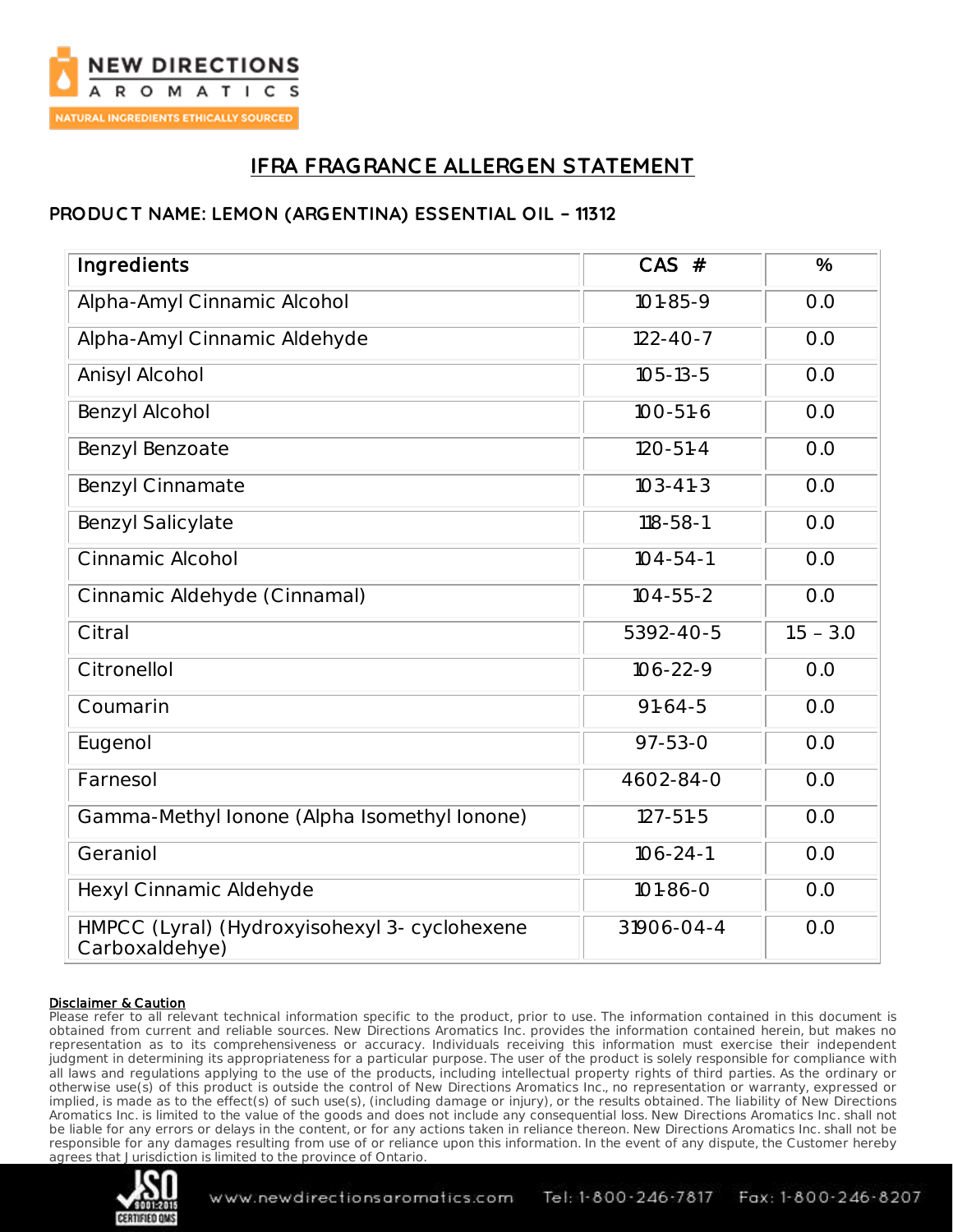

# **IFRA FRAGRANC E ALLERGEN STATEMENT (cont'd.)**

## **PRODUC T NAME: LEMON (ARGENTINA) ESSENTIAL OIL – 11312**

| Ingredients                                    | $CAS$ #        | $\frac{0}{0}$ |
|------------------------------------------------|----------------|---------------|
| Hydroxycitronellal                             | $107 - 75 - 5$ | O.O           |
| Isoeugenol                                     | $97 - 54 - 1$  | O.O           |
| Lilial (Butylphenyl Methylpropional)           | $80 - 54 - 6$  | O.O           |
| d-Limonene                                     | 5989-27-5      | $60 - 75$     |
| Linalool                                       | 78-70-6        | O.O           |
| Methyl Heptine Carbonate (Methyl 2- Octynoate) | $111 - 12 - 6$ | O.O           |
| Oak Moss Extracts (Evernia Prunastri)          | 90028-68-5     | O.O           |
| Tree Moss Extracts (Evernia Furfuracea)        | 90028-67-4     | O.O           |

#### Disclaimer & Caution

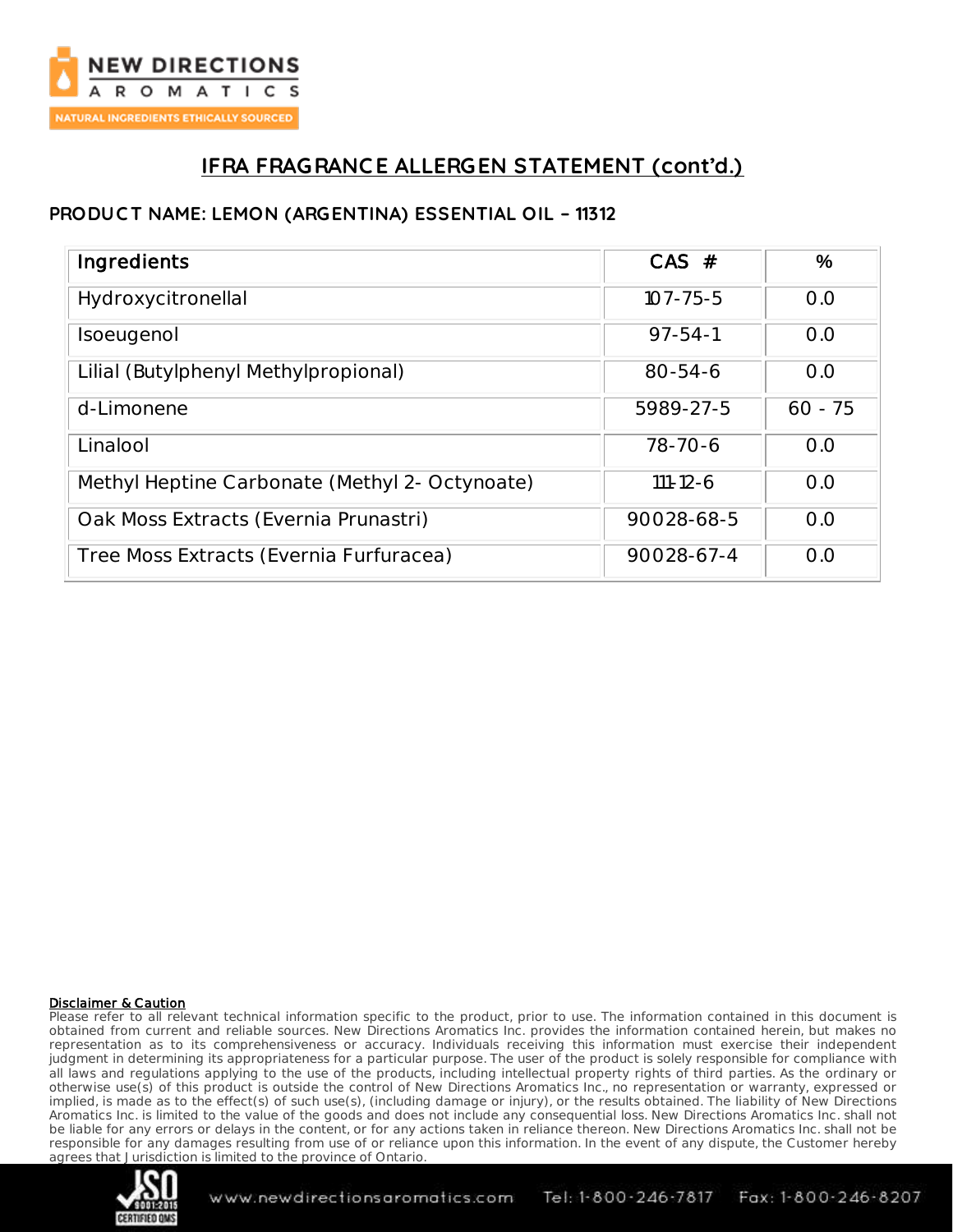

## **DEC LARATION OF BOVINE SPONGIFORM ENC EPHALOPATHY (BSE)**

### **PRODUC T NAME: LEMON (ARGENTINA) ESSENTIAL OIL – 11312**

We hereby declare that, to the best of our knowledge, this product is free of BSE.

#### Disclaimer & Caution

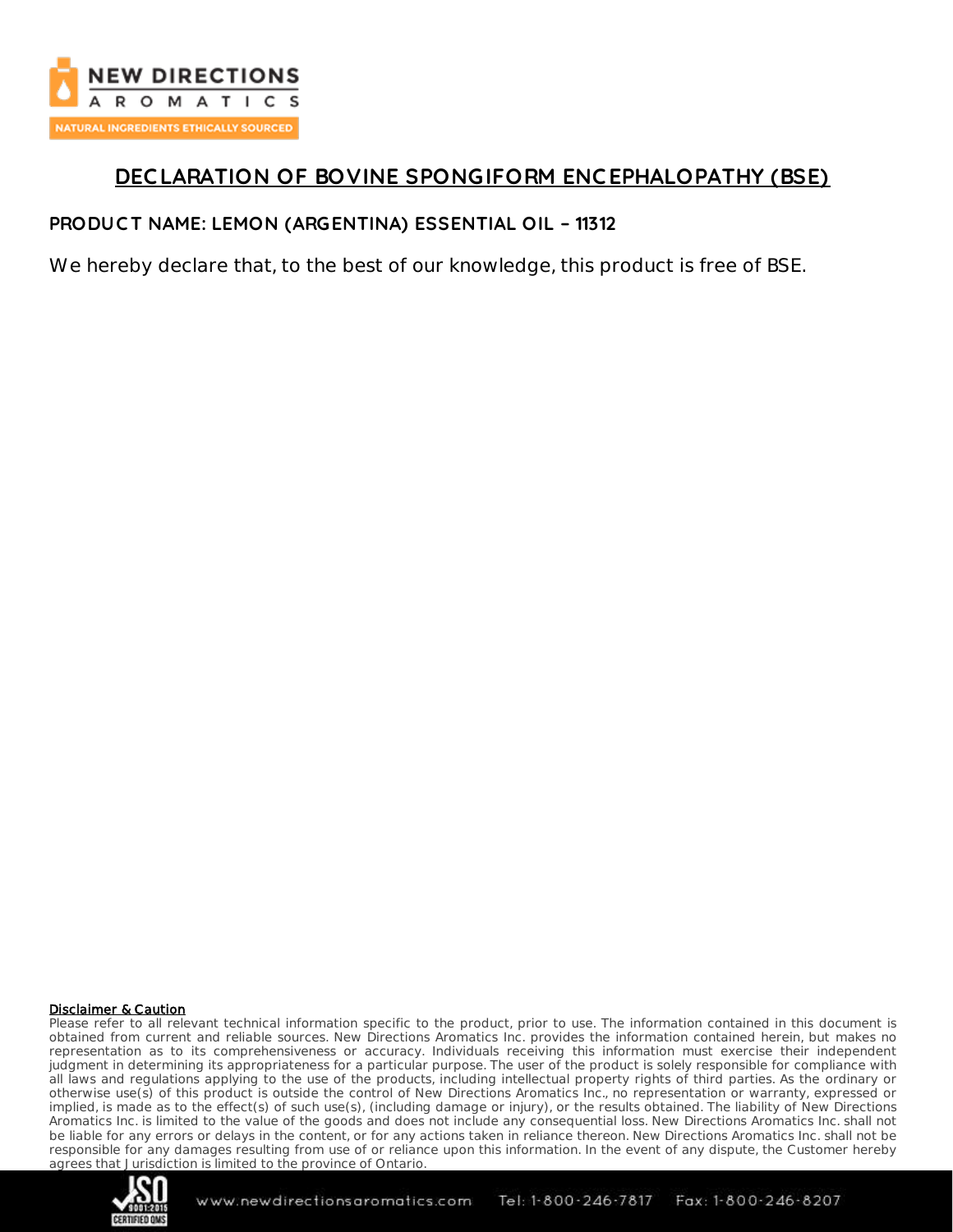

# **C RUELTY-FREE STATEMENT**

### **PRODUC T NAME: LEMON (ARGENTINA) ESSENTIAL OIL – 11312**

We hereby declare that, to the best of our knowledge, this product has not been tested on animals.

#### Disclaimer & Caution

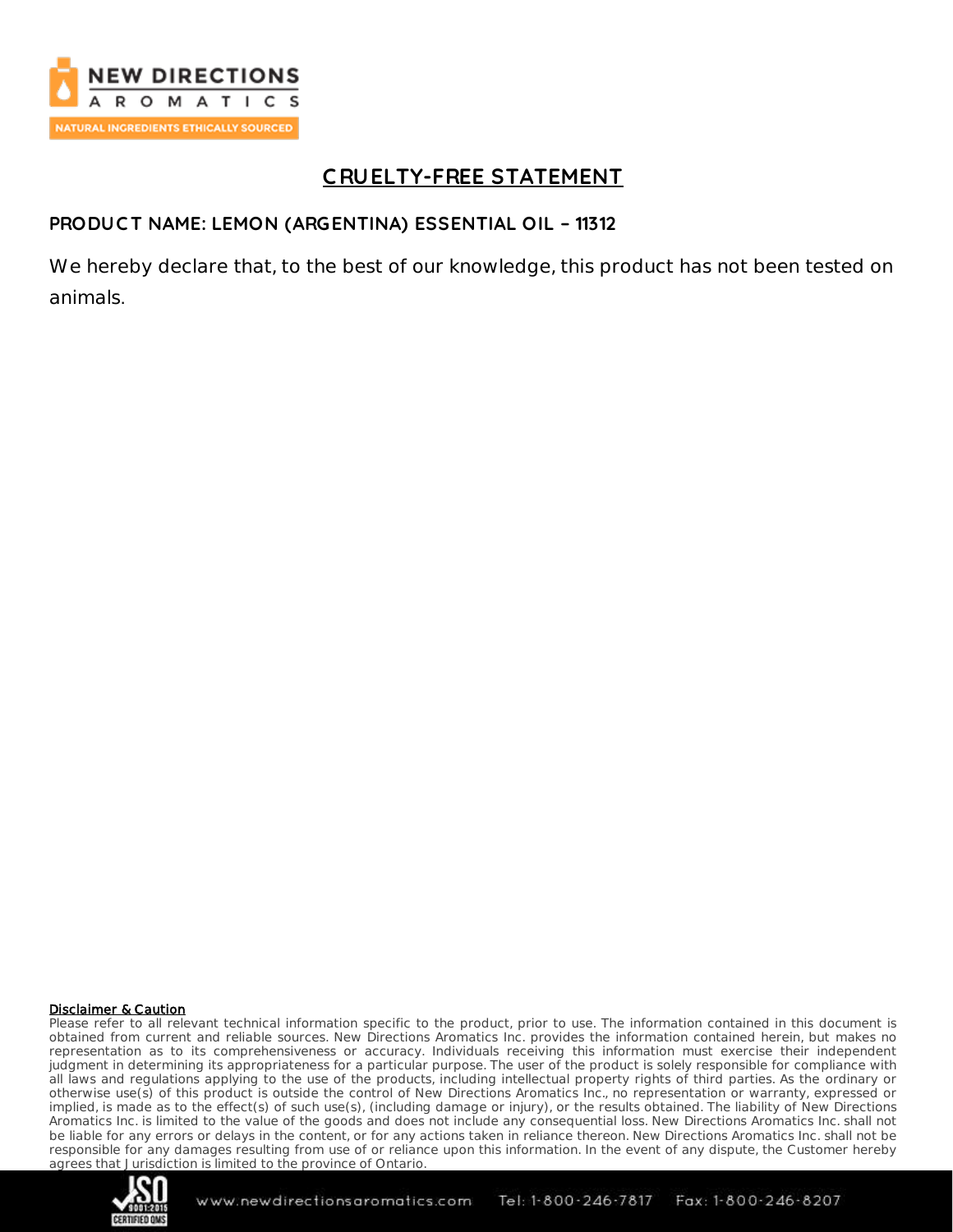

# **KOSHER STATEMENT**

### **PRODUC T NAME: LEMON (ARGENTINA) ESSENTIAL OIL – 11312**

We hereby confirm that, this product has been certified to Kosher Standards.

#### Disclaimer & Caution

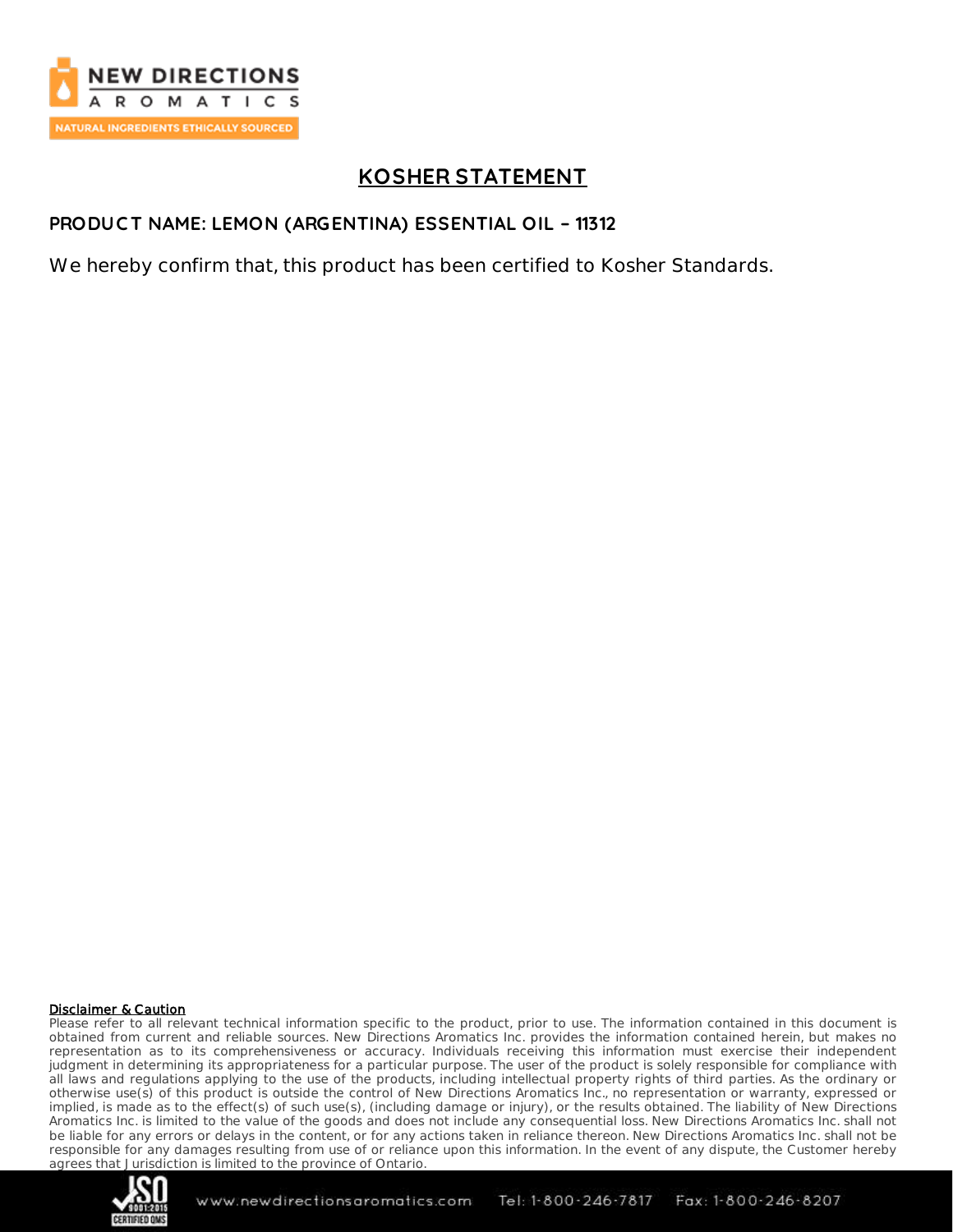

# **VEGAN STATEMENT**

### **PRODUC T NAME: LEMON (ARGENTINA) ESSENTIAL OIL – 11312**

We hereby confirm that, this product has been certified to vegan standards.

#### Disclaimer & Caution

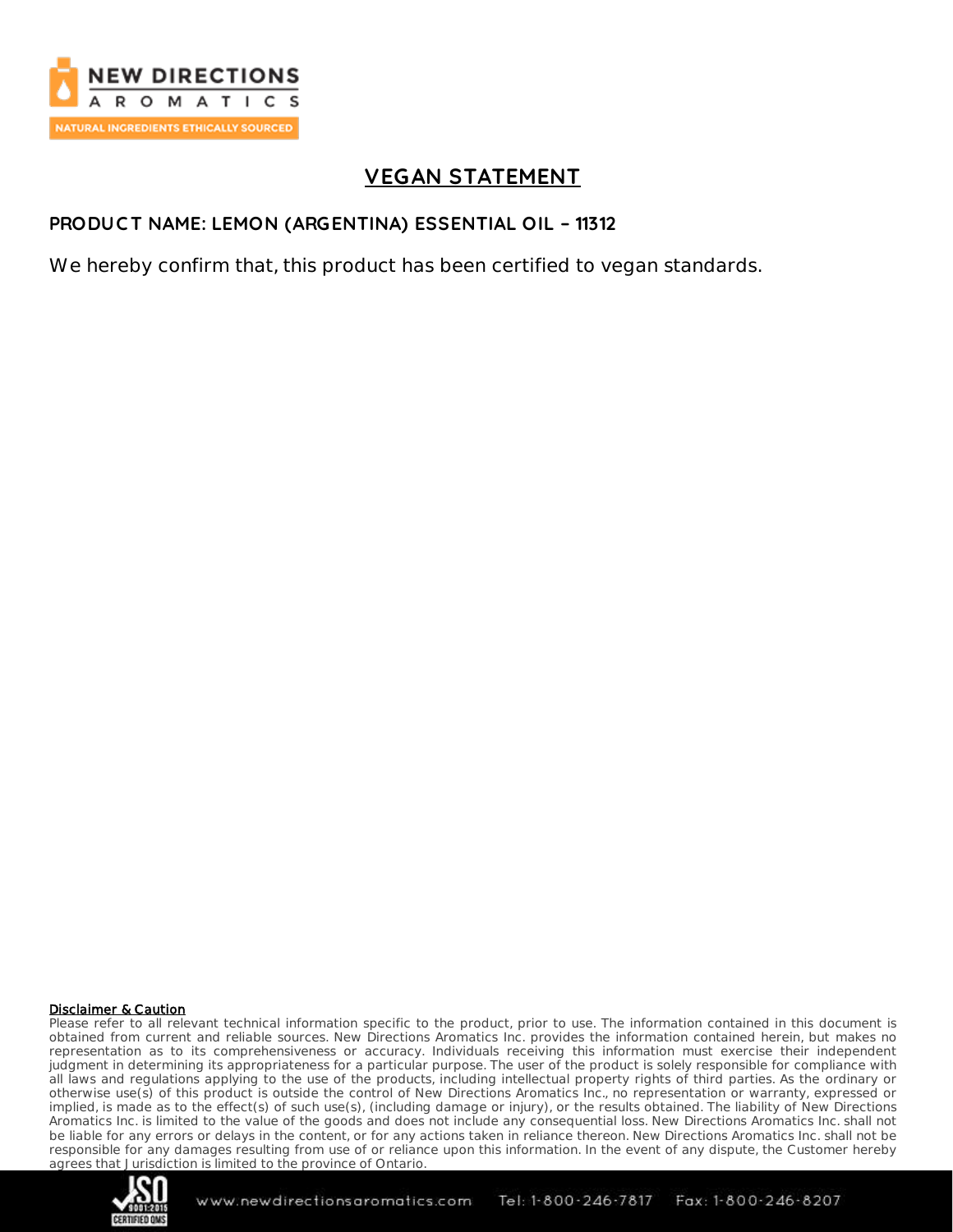

# **DEC LARATION OF C ALIFORNIA PROPOSITION 65 COMPLIANC E**

## **PRODUC T NAME: LEMON (ARGENTINA) ESSENTIAL OIL – 11312**



This Product can expose you to β-mycrene, which is known to the State of California to cause cancer. For more information go to www.P65Warnings.ca.gov.

#### Disclaimer & Caution